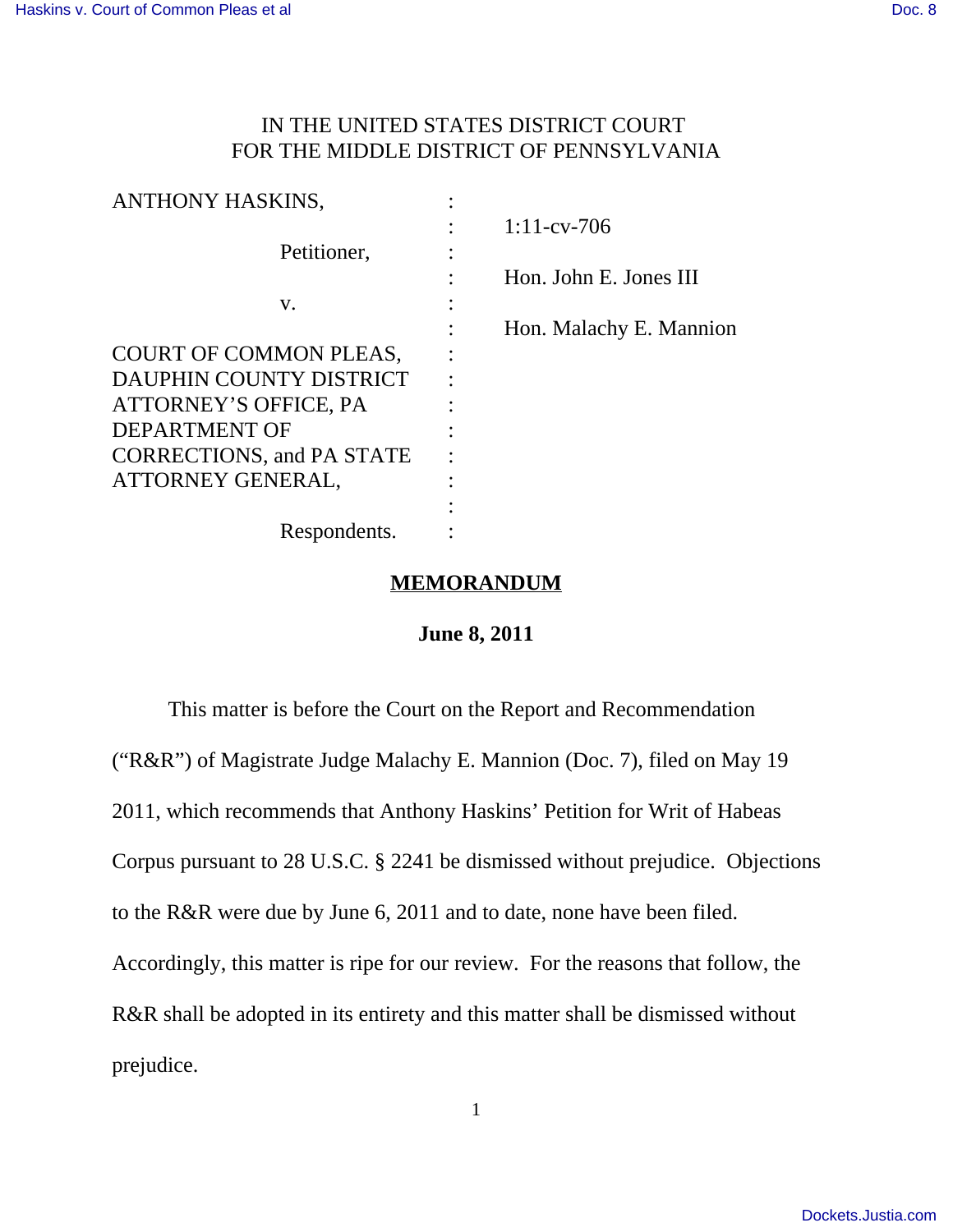### **I. STANDARD OF REVIEW**

When, as here, no objections are made to a magistrate judge's report and recommendation, the district court is not statutorily required to review the report before accepting it. Thomas v. Arn, 474 U.S. 140, 149 (1985). According to the Third Circuit, however, "the better practice is to afford some level of review to dispositive legal issues raised by the report." Henderson v. Carlson, 812 F.2d 874, 878 (3d Cir. 1987). "[T]he court need only satisfy itself that there is no clear error on the face of the record in order to accept the recommendation." Fed. R. Civ. P. 72(b), advisory committee notes; see also Henderson, 812 F.2d at 878-79 (stating "the failure of a party to object to a magistrate's legal conclusions may result in the loss of the right to de novo review in the district court"); Tice v. Wilson, 425 F. Supp. 2d 676, 680 (W.D. Pa. 2006); Cruz v. Chater, 990 F. Supp. 375-78 (M.D. Pa. 1998); Oldrati v. Apfel, 33 F. Supp. 2d 397, 399 (E.D. Pa. 1998). The Court's examination of this case confirms the Magistrate Judge's determinations.

### **II. DISCUSSION**

On April 14, 2011, Petitioner filed the instant petition for writ of habeas corpus claiming that his right to speedy trial was violated in the Dauphin County Court of Common Pleas. Magistrate Judge Mannion located the docket sheet related to Petitioner's case and discovered that Petitioner presently has an appeal of